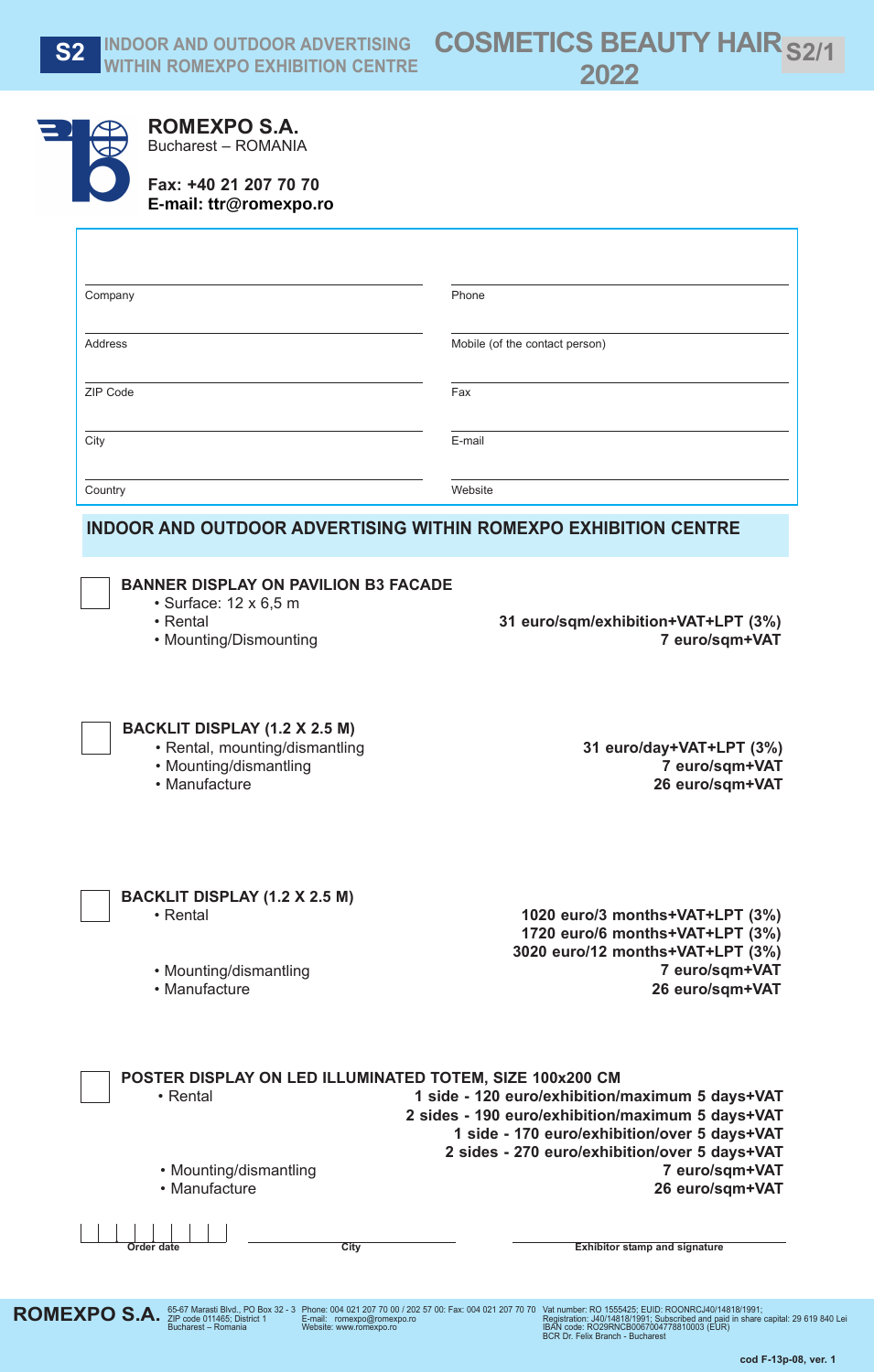| <b>BANNER DISPLAY INSIDE PAVILIONS B</b><br>• *) no more than 10x6 sqm                                    |                                                |
|-----------------------------------------------------------------------------------------------------------|------------------------------------------------|
| • Rental                                                                                                  | 26 euro/sqm/exhibition+VAT                     |
| • Mounting/Dismounting                                                                                    | 7 euro/sqm+VAT                                 |
| POLYCARBONATE BANNER DISPLAY INSIDE PAVILIONS B,                                                          |                                                |
| <b>ABOVE ROMEXPO INDICATORS</b>                                                                           |                                                |
| • Rental<br>• Mounting/Dismounting                                                                        | 21 euro/sqm/exhibition+VAT<br>7 euro/sqm+VAT   |
| SNAP FRAME, SIZE 55x110 CM                                                                                |                                                |
| • Rental                                                                                                  | 15 euro/exhibition+VAT                         |
|                                                                                                           | 60 euro/1 month+VAT<br>140 euro/3 months+VAT   |
|                                                                                                           | 260 euro/6 months+VAT                          |
|                                                                                                           | 500 euro/12 months+VAT                         |
| • Mounting/dismantling                                                                                    | 7 euro/sqm+VAT                                 |
| • Manufacture                                                                                             | 26 euro/sqm+VAT                                |
| SNAP FRAME, SIZE 200x140 CM                                                                               |                                                |
| • Rental                                                                                                  | 21 euro/exhibition+VAT<br>100 euro/1 month+VAT |
|                                                                                                           | 210 euro/3 months+VAT                          |
|                                                                                                           | 400 euro/6 months+VAT                          |
|                                                                                                           | 780 euro/12 months+VAT                         |
| • Mounting/dismantling                                                                                    | 7 euro/sqm+VAT                                 |
| • Manufacture                                                                                             | 26 euro/sqm+VAT                                |
| SNAP FRAME, SIZE 320x110 CM                                                                               |                                                |
| • Rental                                                                                                  | 26 euro/exhibition+VAT                         |
|                                                                                                           | 130 euro/1 month+VAT<br>280 euro/3 months+VAT  |
|                                                                                                           | 540 euro/6 months+VAT                          |
|                                                                                                           | 1020 euro/12 months+VAT                        |
| • Mounting/dismantling                                                                                    | 7 euro/sqm+VAT                                 |
| • Manufacture                                                                                             | 26 euro/sqm+VAT                                |
| POSTER DISPLAY FORMAT (47 X 67 CM) INSIDE THE SANITARY GROUPS AND IN<br><b>ELEVATORS (PRINT INCLUDED)</b> |                                                |
| • Rental                                                                                                  | 9 euro/poster/exhibition+VAT                   |
| • Mounting/Dismounting                                                                                    | 7euro/sqm+VAT                                  |
| <b>BANNER DISPLAY ON PAVILION A FACADE</b>                                                                |                                                |
| • Surface: 5x10 m (4 positions mesh)<br>• Rental                                                          | 31 euro/sqm/exhibition+VAT+LPT (3%)            |
| • Mounting/Dismounting                                                                                    | 7 euro/sqm+VAT                                 |
| <b>BANNER DISPLAY ON PAVILION A, FRIEZE 7.70</b>                                                          |                                                |
| • Surface: maximum capacity 500 sqm                                                                       |                                                |
| • Rental                                                                                                  | 21 euro/sqm/exhibition+VAT                     |
| • Mounting/Dismounting                                                                                    | 7euro/sqm+VAT                                  |

**ROMEXPO S.A.**  $^{65-67 \text{ Mars}}_{\text{Bucharest - Romania}}$  And  $^{70}$  Box 32 - 3

Vat number: RO 1555425; EUID: ROONRCJ40/14818/1991;<br>Registration: J40/14818/1991; Subscribed and paid in share capital: 29 619 840 Lei<br>IBAN code: RO29RNCB0067004778810003 (EUR)<br>BCR Dr. Felix Branch - Bucharest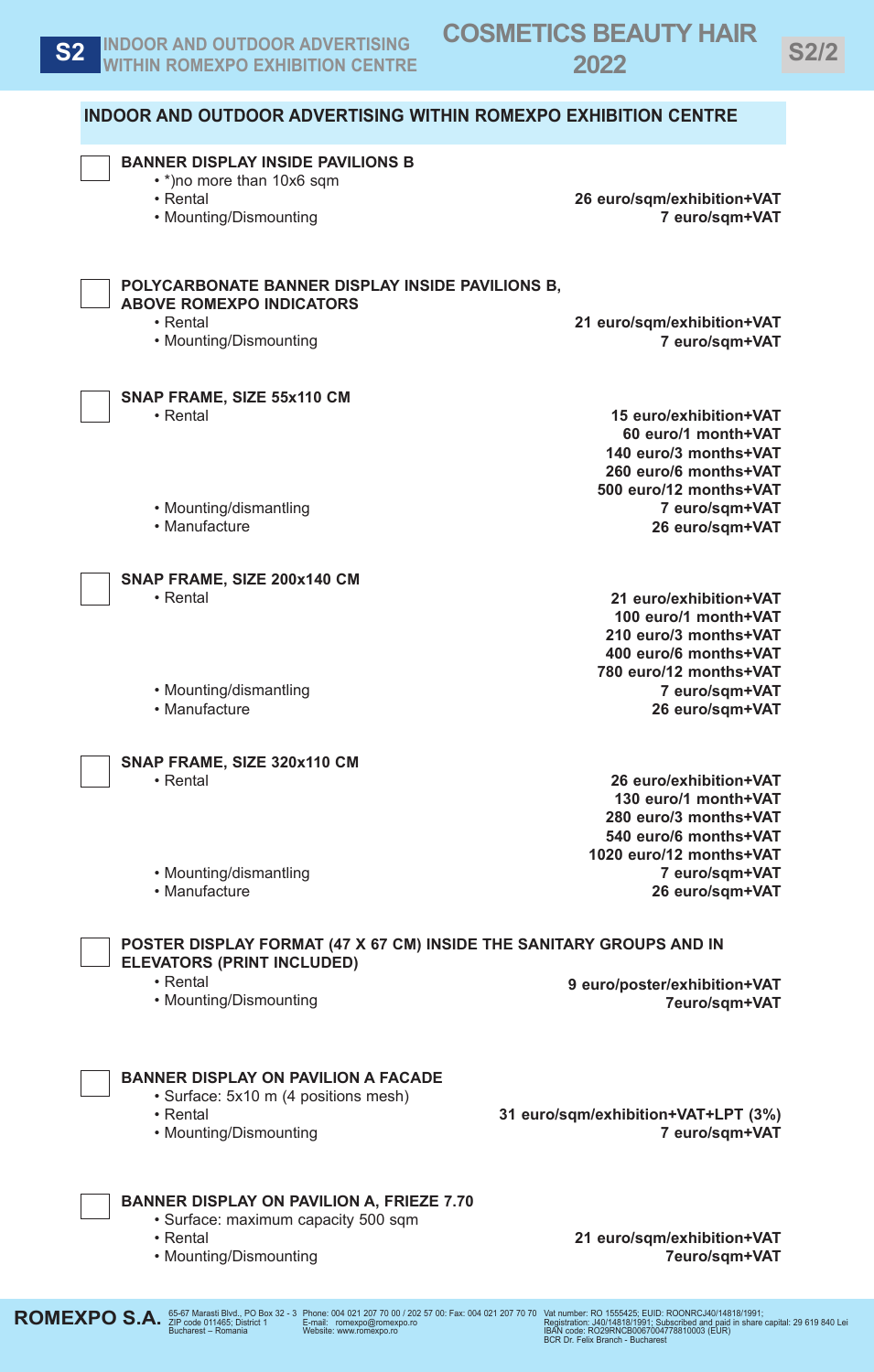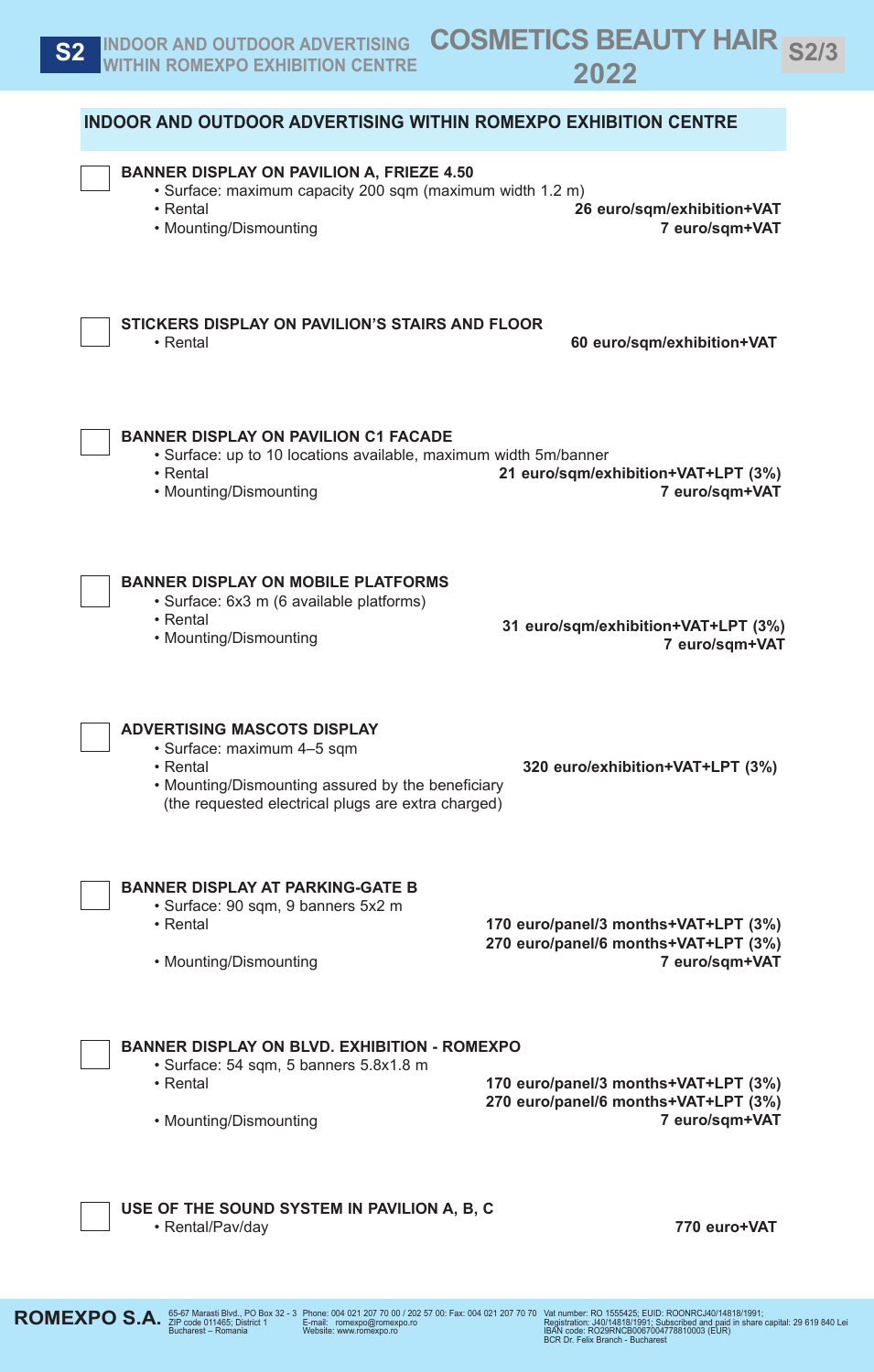## S2 INDOOR AND OUTDOOR ADVERTISING<br>
WITHIN ROMEXPO EXHIBITION CENTRE CONSTRUCT-AMBENT EXPO 2022 **WITHIN ROMEXPO EXHIBITION CENTRE**

## **BANNER DISPLAY ON PAVILION B3 FACADE BACKLIT DISPLAY**



![](_page_3_Picture_4.jpeg)

![](_page_3_Picture_5.jpeg)

![](_page_3_Picture_6.jpeg)

**POLYCARBONATE BANNER DISPLAY INSIDE PAVILIONS B, ABOVE ROMEXPO INDICATORS**

![](_page_3_Picture_9.jpeg)

![](_page_3_Picture_11.jpeg)

![](_page_3_Picture_13.jpeg)

![](_page_3_Picture_14.jpeg)

![](_page_3_Picture_15.jpeg)

![](_page_3_Picture_17.jpeg)

**ROMEXPO S.A.** *S*<sub>5-67</sub> Marasti Blvd., PO Box 32 - 3<br>Bucharest – Romania

Phone: 004 021 207 70 00 / 202 57 00: Fax: 004 021 207 70 70 E-mail: romexpo@romexpo.ro Website: www.romexpo.ro

Vat number: RO 1555425; EUID: ROONRCJ40/14818/1991;<br>Registration: J40/14818/1991; Subscribed and paid in share capital: 29 619 840 Lei<br>IBAN code: RO29RNCB0067004778810003 (EUR)<br>BCR Dr. Felix Branch - Bucharest

![](_page_3_Picture_22.jpeg)

SNAP FRAME, SIZE 320X110 CM **BANNER DISPLAY ON PAVILION A FACADE**